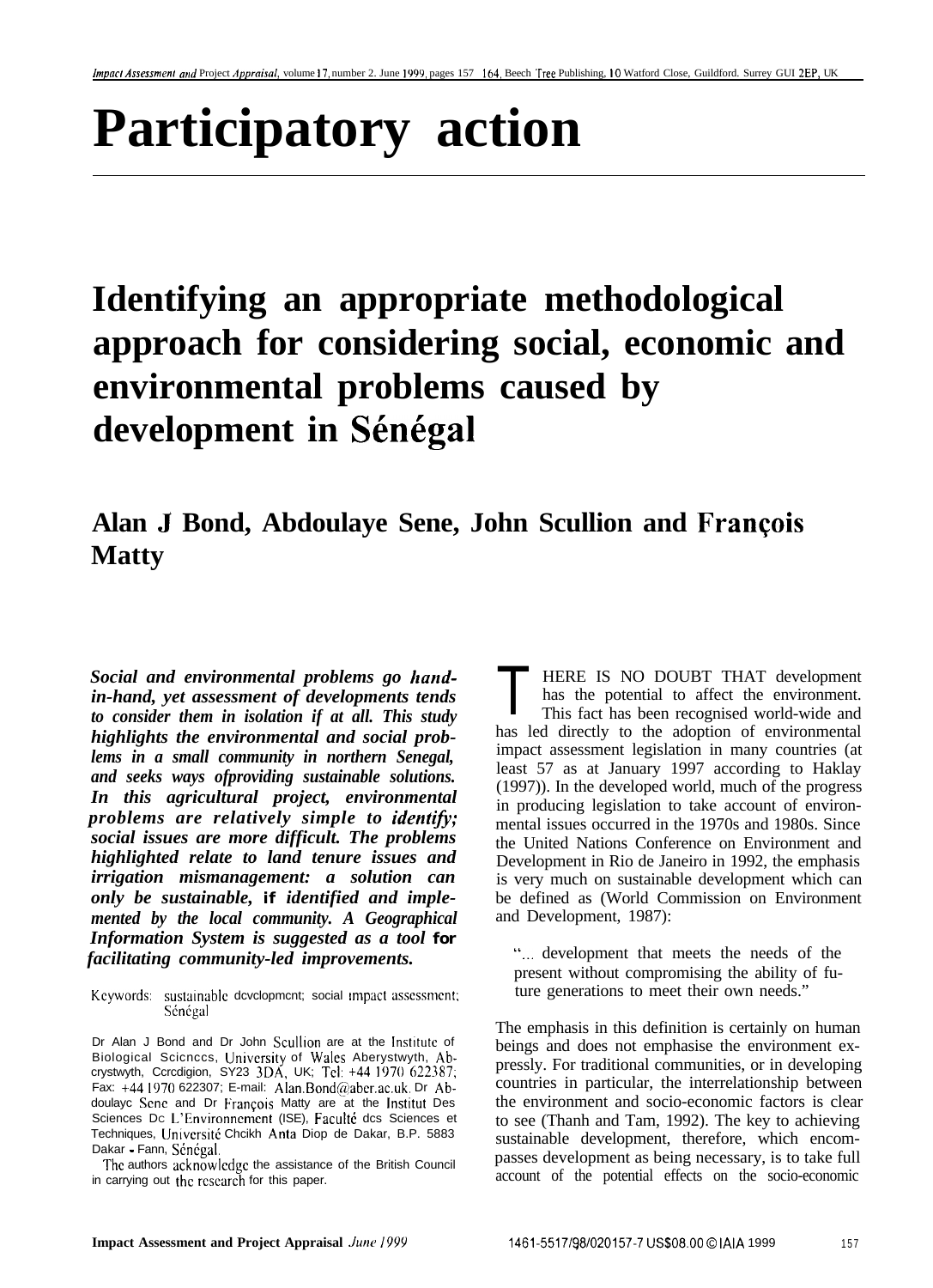and natural environments .as a result of proposed developments.

Much attention is currently being focused on the appropriate methods to use to assess fully the potential social, economic and environmental implications of development activities. However, to date, there is no agreed way forward; many researchers are calling for an integrated assessment process incorporating GAMBIA elements of social impact assessment (SIA), environmental impact assessment (EIA) and economic **ap**praisal (see, for example, Scholten and Post, 1998; Akpofure and Ojile, 1998). The nature of such a process is not clear and is likely to be highly dependent on the specific case.

Against this background the focus of this paper can be introduced. In the north of Senegal, West Africa, there exist communities which have, effectively, been created by government programmes to promote riziculture. Whilst successful under government management, the transferral of the programme into private ownership has not always been successful and has led directly or indirectly to a current situation in which the major issues are:

- land degradation
- poor rice yields and
- poor health within the population.

To address these problems in a sustainable way requires the participation of local people both to scope the problem and to identify solutions.

This paper begins by introducing a case study, including a description of the major environmental and social problems which are perceived to exist. This description is placed into the context of a Government policy for technological advancement in the study area. The paper continues by suggesting remedies which would take account of environmental and socio-economic problems and thus present a sustainable solution.

#### **Case study: Boundoum, Sénégal**

The river Senegal marks the northern boundary of Senegal and separates the country from Mauritania. Much of this part of Africa, known as the Sahel, is a transition zone between the Sahara and the wetter regions to the south. It has a characteristically barren landscape dominated by the infrequent occurrence of trees such as the baobab.

Traditionally, Senegal's major export is peanuts with an annual production of 800,000 tonnes, although in more recent times phosphate production (annual production 3.5 million tonnes) has become a major source of foreign income (British Council Senegal, 1999). The river Senegal itself and its floodplain represent an opportunity for agricultural development in the area and, indeed, this has occurred with both sugar cane production and riziculture being the preferred large-scale enterprises.



Figure 1. Study area centred on Boundoum, Sénégal

Collaboration with colleagues at the Université Cheikh Anta Diop in Dakar focused this study on an 1 lkm2 area centred on a village called Boundoum. Initial inquiries suggested that social, health and environmental problems resulted from mismanagement of irrigation by smallholders in the area, specifically related to the lack of drainage of irrigation waters. In the process of describing this case study, it will be shown that riziculture can be successfully managed, but, where it is not, management changes are needed if the soil is to retain its viability.

The location of the study area is shown in Figure 1. There are a few, small communities of around 1,000 people living close to an anastomosed branch (the Gorom) of the Senegal river. The area is extremely flat, is 44km from the sea, and yet is only 2m above sea level.

Historically, the area was inundated by the sea and the strata contain high levels of salt. As a result, the groundwater is up to three times as saline as sea water (Wopereis, 1996).

The legislative and administrative history of the area is an important factor in explaining its current problems. In 1964, law 64-46 was passed which created a national domain and four land-use zones as illustrated in Figure 2; they arc:

- Classified zones, which are equivalent to National Parks and are managed by the Forestry Service.
- Urban zones, which represent land under the jurisdiction of a town or city.
- Village lands, making up most of the land in the country, which are lands under the jurisdiction of rural communities and usually comprise smallholdings.



**Figure 2. Land classification in Sénégal**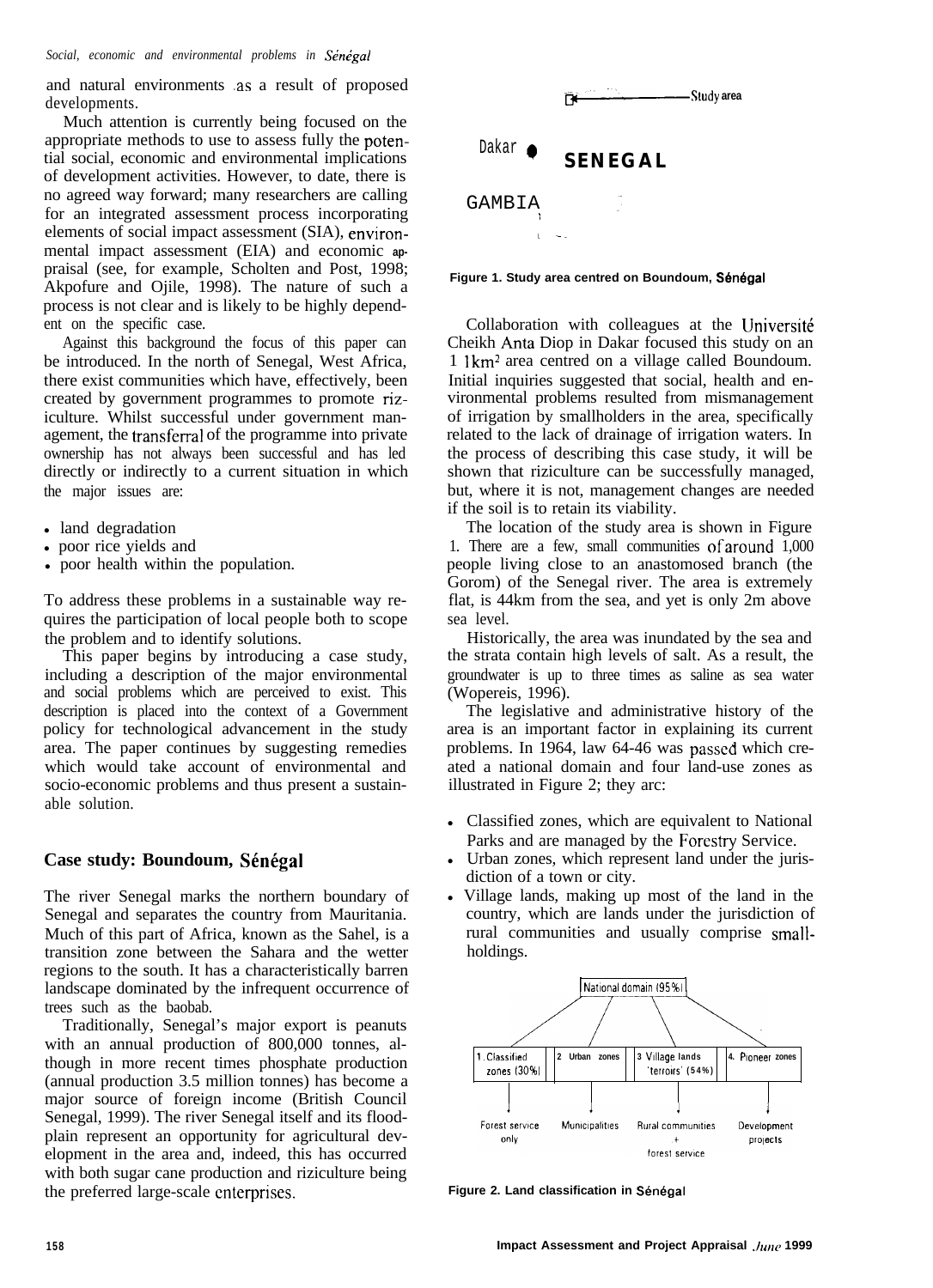**The study area had previously been a pioneer zone, in which a Government organisation had developed rice culture increasing yields to 4-5 tonnes per hectare: once successful, the land was reclassified and passed over to the local people to farm**

Pioneer zones, which is land zoned for development, which usually refers to some form of agriculture, for example, riziculture: once the development has taken place, the land is reclassified as village land.

#### Pioneer zone

The study area had been a pioneer zone in the past (from 1965 to 1984), and a Government organisation, Societé Nationale d'amenagement et d'exploitation des terres du delta du fleuve Senegal (SAED), had developed rice culture in the area. Under the control of this organisation, crop yields of 4-5 tonnes per hectare were achieved.

Once successful, the land was reclassified (in 1984) and passed over to the local people to farm. Riziculture has thus developed over the years through a series of improvements in agricultural practice and through a large project downstream to construct a barrage across the river, thereby preventing salt water inundation up the river in the dry season. The following description details the progress made to intensify rice production in the area.

From 1945 until 1960, irrigation followed a traditional pattern developed as local people observed that low-lying land filled naturally with water (cuvettes). Use was made of these, and new ones were excavated. A dyke protected the cuvette from the stream and an opening was constructed for irrigation purposes (Niane, 1992). Typically, the drop from the rim of the



#### **Figure 4. Rice irrigation from 1960 to 1968**

Source: Adapted from Niane (1992)

cuvette to the centre was 2m (Figure 3).

From 1960 to 1968, slight improvements involved terracing inside the cuvettes to allow  $0.5m$  steps down to the centre, with a total drop of 2m as depicted in Figure 4.

Further improvements between 1968 and 1972 involved increasing the size of the cuvette, making it more ellipsoid in shape, and increasing the number of terraces whilst reducing the drop between their levels to 25cms. In addition, an electric pump was used to transfer water from the channel to the cuvette: Figure 5 illustrates this. Yields improved up to 2 tonnes per hectare using this system.

In 1972, separate irrigation and drainage were introduced, every plot was from one to three hectares in size, with one irrigation channel and one drainage channel; the differences between terraces was now down to 10cms. The new system, illustrated in Figure 6, increased yields up to 4 tonnes per hectare.

Since this time, further improvements to yields have occurred followmg the construction of the Diama barrage downstream of the site. During the rainy season, sufficient fresh water flows down the River Senegal to prevent any salt water reaching the study area: during the dry season, however, salt water can migrate 200km inland. The barrage (working since 1986) now prevents this from happening, with the result that water cxtractcd for irrigation in the

, pump station



Source: Adapted from Niane (1992)



**Figure 5. Rice irrigation from 1968 to 1972**

Source: Adapted from Niane (1992)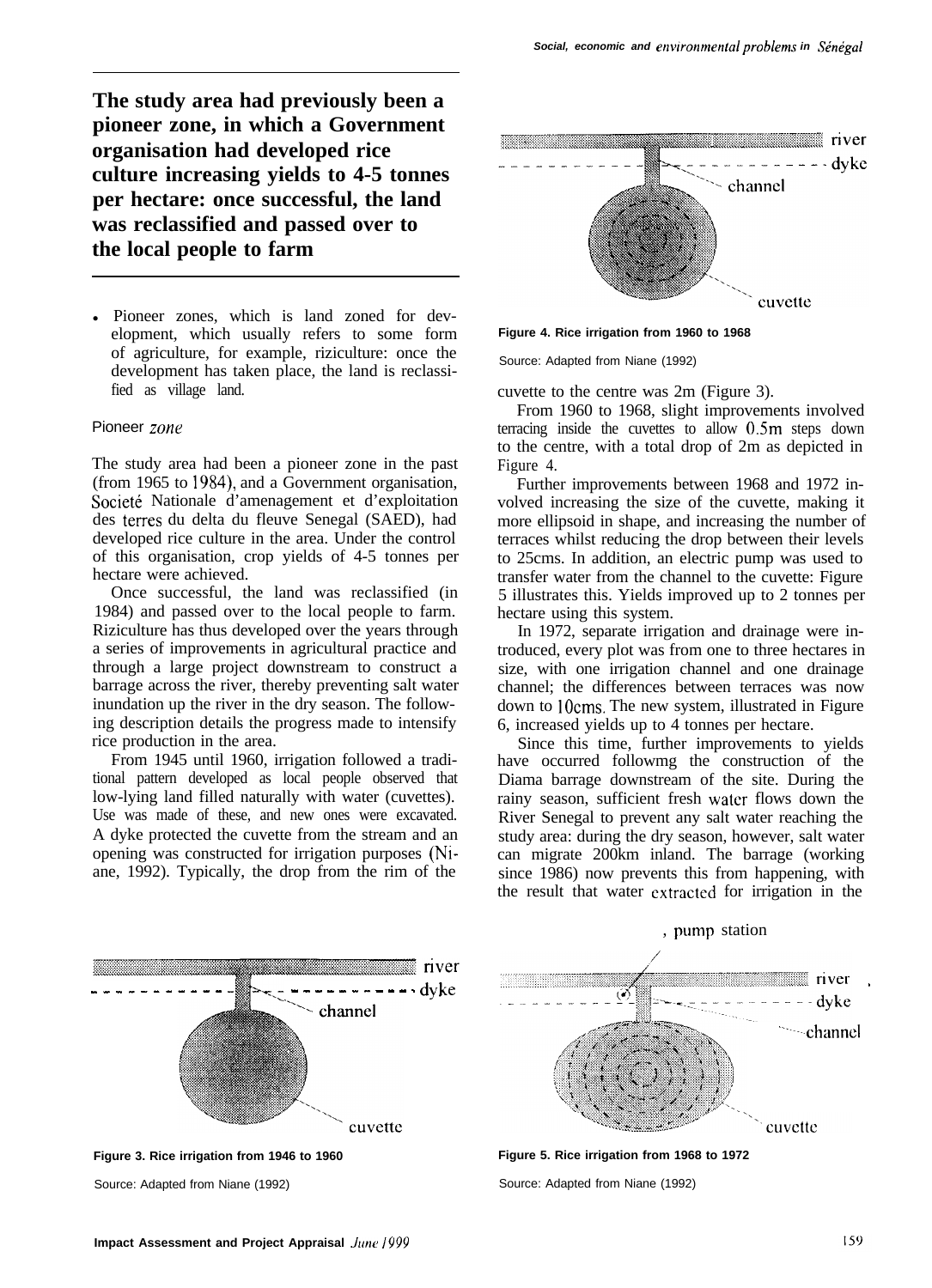

#### Figure 6. Rice irrigation from 1972

#### Source:Adapted from Niane (1992)

study area is fresh ail year round: this allows two crops of rice to be taken per year instead of just one in the rainy season.

#### Adverse effects of development

The progress in riziculture occurred simply because an increase in rice yields is inherently considered to be a good thing. Certainly no impact assessments were carried out to look at the implications of the development, or importantly, of the land-use designation decisions of the Government. As a result, adverse effects are being experienced. For example, the major health problems in the area, prioritised by Ndiawar Diop, the manager of the Boundoum Union (a farming co-operative), are lack of maternal care, malaria and schistosomiasis. The perception of the first of these as the major issue is almost certainly related to the cultural norms in the area for having very large families (Niang, 1994):

"As in other African societies, Senegalese cultures strongly link women's social status and value to the number of their offspring. Being infertile is one of the worst things that can happen to women, who are under heavy social pressure to have as many children as possible."

The specific mention of lack of maternal care can be explained by reference to national statistics for Senegal, which indicate that the infant mortality rate (in 1994) was 64 per 1,000, and the under-five mortality rate (in 1992) was 106 per 1,000 (British Council of Senegal, 1999). These two health problems are directly related to the increase in rice cultivation in the area, partly because of the increase in standing water.

Historically, schistosomiasis was not a problem in the district until the Diama barrage was built. This is because the snail vector of the disease could not migrate into the area while it was inundated with salt water for part of the year. Now that the area is supplied with fresh water all the time, there has been no barrier to the arrival of the disease.

**There is strong evidence that the problems suffered by the smallholders and the degradation in the quality of the soil is related to irrigation practices and is not simply a result of over-intensification**

Concern over the potential health implications of rice development in West Africa in general, where production is expected to increase at a rate of 5% per year for the foreseeable future (West African Rice Development Association, 1995), has led to the establishment of a research project supervised by the Panel of Experts on Environmental Management for Vector Control (part of the World Health Organisation). This project will examine the health risks associated with lowland rice cultivation.

In addition, the children in the study area have suffered from stomach problems since 1986. The most likely reason for this is that a proliferation of vegetation has occurred in the river Gorom, which is now freshwater all the time. The water tastes foul because of the putrefaction of this vegetation. Another cause of the stomach problems is likely to be related to poorly managed irrigation drainage (see Woodhouse, 1998) as a result of which waste irrigation water goes back into the river Gorom complete with all the added pesticides.

Even without irrigation mismanagement induced health problems, access to clean water and sanitation is still rare in Senegal's rural communities. Statistics (from 1990 the most recent available) indicate that the percentage of the total rural population with access to safe water, is only 26%) (compared to a national average of 44%)) and the percentage of the total rural population with access to sanitation facilities is only 38% (compared to a national average of  $47\%$ ) (British Council of Senegal,, 1999).

There is strong evidence that the problems suffered by the smallholders and the degradation in the quality of the soil 1s related to irrigation practices and is not simply a result ofover-intensification. Not all the land around Boundoum is privately farmed; a large area is under the control of Grand Amenagements. These are co-operatives (there is, in fact, such a co-operative running out of Boundoum itself, called the Boundoum Union) within which farmers work the land together. They have sufficient resources to be able to manage the riziculture well, and they achieve yields of 4-5 tonnes per hectare regularly since they can afford all the pesticides needed at the appropriate times, and have the human resources to be able to irrigate and drain appropriately.

On the other hand, the crops on land managed by individual farmers, with one or two fields each, suffer because the farmers cannot obtain credit to be able to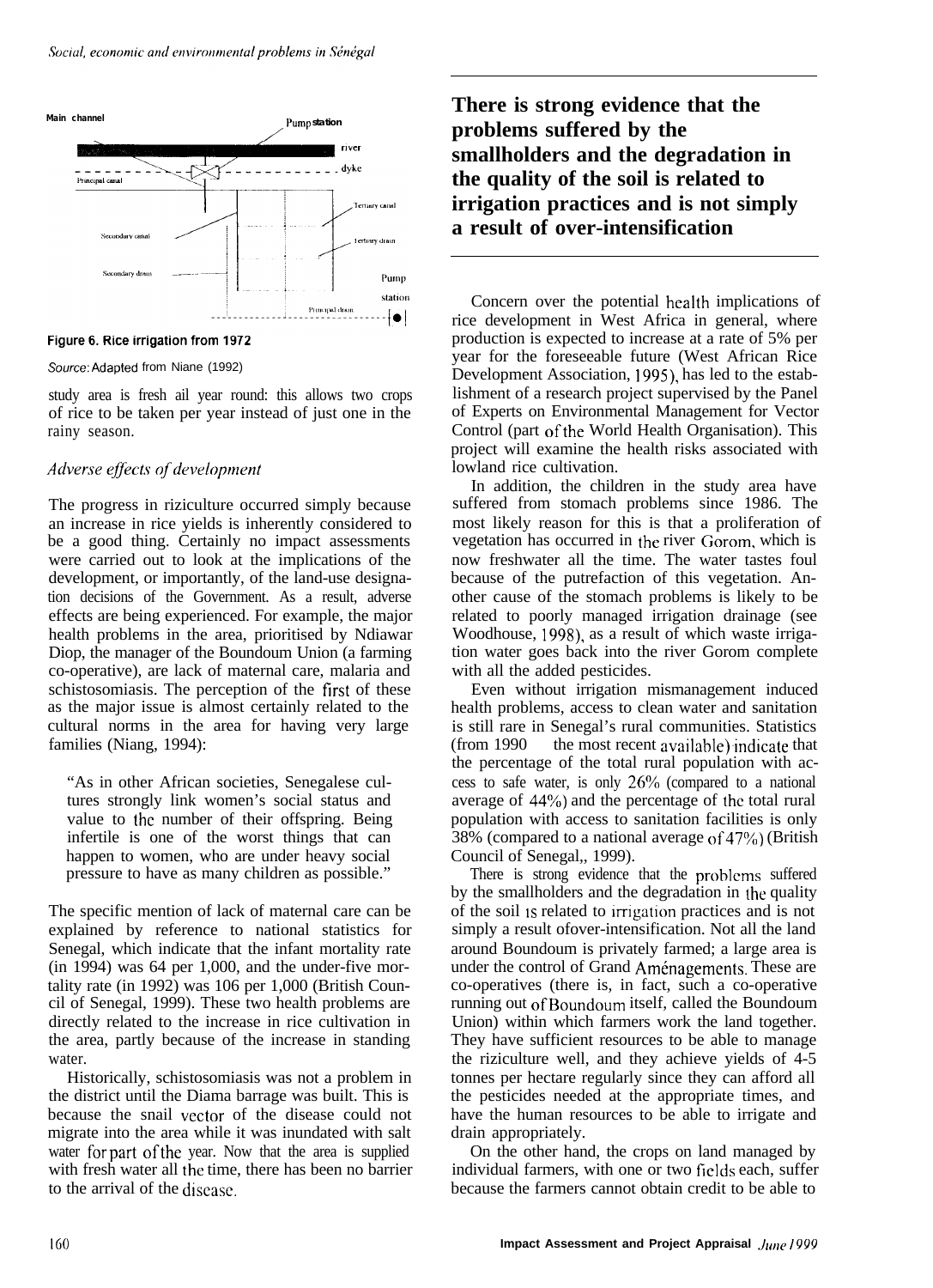buy the pesticides they need; they can irrigate their land, but have nowhere to drain the water to -except other farmers' lands. For this reason, the irrigation water can become contaminated with salt from the saline groundwater via capillary rise as it is very close to the surface (Wopereis and Samba, 1995).

In addition, the water evaporates in the arid conditions and becomes very saline to a point where it is toxic even to rice (which is relatively tolerant to salt). Evapotranspiration rates from rice plots in the Sahel during the dry season have been measured at IO-13 mm/day (Dingkuhn et al, 1993). The yields from these areas are thus much reduced. In some cases, fields are being abandoned because of soil degradation, particularly salinisation, alkalinisation and sodification (Wopereis, 1996).

## *Sdinity survey*

To confirm that irrigation is the cause of soil degradation problems, a salinity survey of the study area was carried out. Apparent soil conductivity was estimated in the field at over 150 points, accurately located by global positioning satellite (GPS), using an electromagnetic conductivity meter (Geonics EM38). At each point, conductivity was recorded in both horizontal and vertical modes. Measurements were taken along transects within private, co-operative and abandoned areas of rice cropping during the dry season in January 1997.

In all three areas the soil was a heavy clay fluvisol. Soil pH (soil:water ratio 1:2.5) and electrical conductivity (soil:water ratio 1:5) were measured for samples taken at 19 points, to provide data on soil pH and a laboratory control for field conductivity readings. Electrical conductivity and pH readings were also measured in samples of irrigation water for the private  $(0.10 \text{ mS cm}^{-1} \text{ and } 6.3)$  and co-operative  $(0.12 \text{ mS})$  $cm<sup>1</sup>$  and 7.5) cropping areas.

Analysis of soil samples (0-1Ocm depth) indicated mean pH values of 5.8, 6.3 and 4.7 respectively for private, co-operative and abandoned areas. Electrical conductivity (EC) measurements in the laboratory indicated mean values of  $2.51$ ,  $0.52$  and  $7.74$  mS cm<sup>1</sup> for these same areas. Ceuppens *et al* (1997) considered that topsoil EC values in excess of  $0.6-0.8$  mS cm i were likely to limit rice yields in these soils.

Apparent conductivity measurements indicated a similar trend for different areas from those suggested by the limited number of laboratory measurements. Almost 50% of points sampled in the private cropping area had field conductivity readings indicative of moderate (EC  $0.6-0.8$  mS cm<sup>-1</sup>) to severe  $(EC > 0.8 \text{ mS cm}^{-1})$  crop growth limitations. In contrast, no reading taken in the co-operative area had conductivity in either category. Around 20% of the readings taken in the private area had conductivity readings similar to those of the co-operative area.

The conclusion to be drawn from this evidence is that co-operatively managed irrigation schemes are working effectively without jeopardising future

production. For private schemes, a few are managing to irrigate in a sustainable way, but the majority are not, with yields on the decrease and soil degradation on the increase. It is clear that some privately owned fields have reached the point at which rice will not grow and they have thus been abandoned.

# **Solving the problem'?**

This study considers a possible approach to take in solving a problem which has already occurred, by facilitating worthwhile participation of affected individuals within the community. Implicit in this is that changes will have to be made to improve the quality of life of the community in the study area. Any successful approach has to integrate consideration of the socio-economic and environmental problems at the same time in order to provide a more sustainable solution.

In choosing an appropriate methodology, whether it be some form ofparticipatory rural appraisal (PRA) or other form of social appraisal, the particular nature of the rural population has to be considered. Many approaches for determining effects and their solutions are either not integrated or contain at least a degree of formal data gathering, often using questionnaires. Parlin and van Achthoven (1998) use a participatory approach for combating land degradation often associated with irrigation-induced salinity in India.

Such an approach can be applied to this case, although the real question is how to facilitate effective discussion of irrigation practices to identify solutions. A particular feature of the case study area stems from the fact that the native language in Senegal is Wolof (this is the English spelling, the French spelling is Oulof); this is a spoken not a written language. The implications of this are that questionnaires, as one example of a means of obtaining information on the social impacts, are inappropriate.

French is taught in schools, but in communities such as these, the ability to speak French is not universal or even common, thus local interpreters are needed at all times. Although colleagues from the Universite Cheikh Anta Diop speak Wolof, it does put a number of barriers in the way of gathering information, primary among them being the fact that there is less written information than there would otherwise be.

Another key issue which should never be over- . looked by those wishing to undertake PRA or SIA as a means of identifying solutions for socio-economic problems, is that environmental scientists, without additional training, do not have the background to undertake SIA. Rurdge and Vanclay (1995) state as a problem confronting SIA:

"SIAs are often done by consultants who do not know relevant social and economic theory, and who may not be trained in either SIA or social science methodology."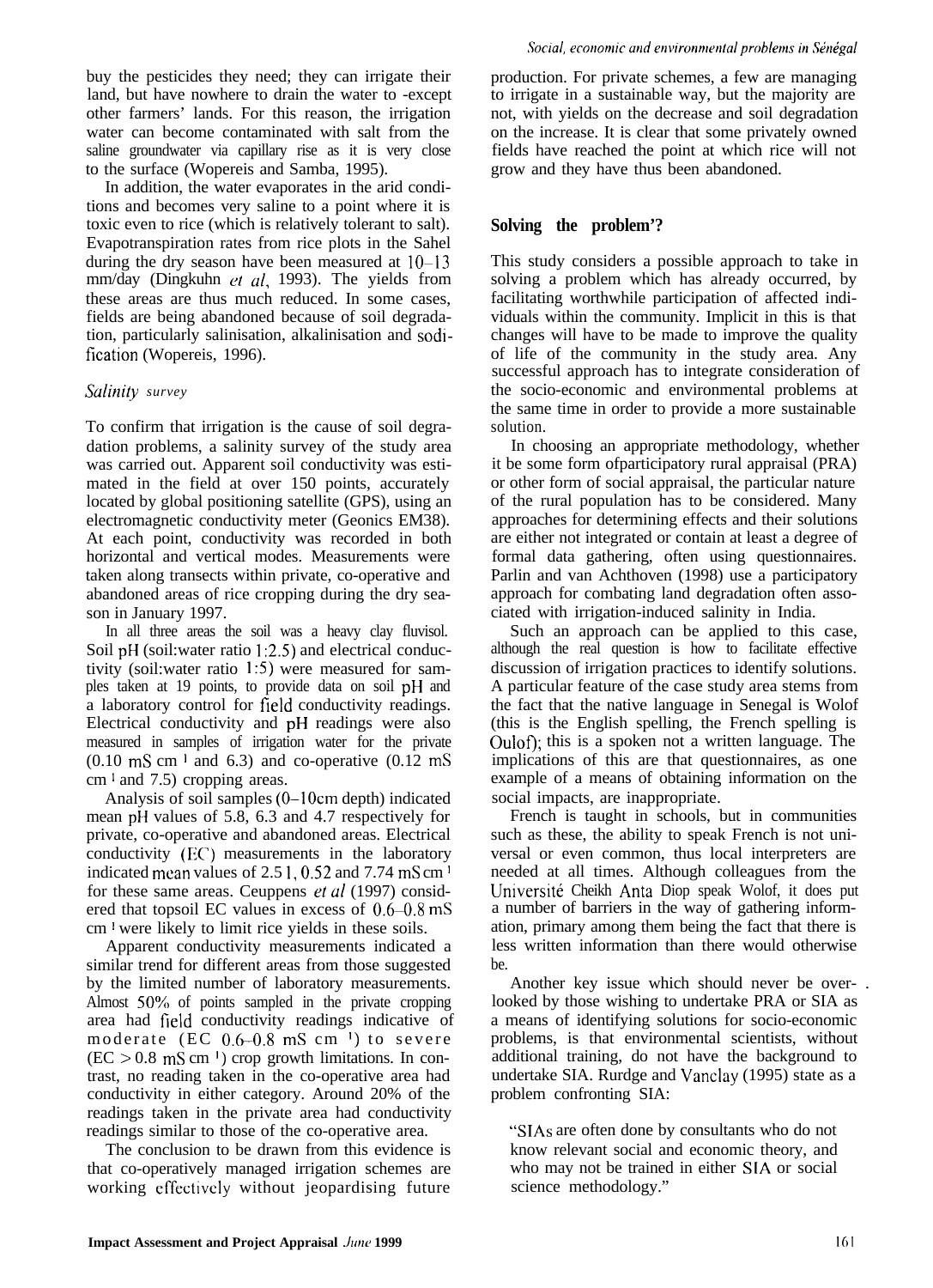They go on to say:

"The need for professionally qualified, competent people with social science training and experience cannot be overemphasised."

The project team comprises an environmental scientist, a sociologist and two soil scientists, which, given the identified issues, seems an acceptable mix of personnel; two members of the team speak Wolof. A further key point to consider in relation to implementing identified solutions IS that there is no institutional organisation which can oversee or help implement effective remedies; like many other African countries, capacity building is necessary. The question this point raises is: if an analysis came to conclusions and proposed changes in practices to improve social and environmental matters, how are these transmitted to the affected community and who authorises the necessary changes?

Whilst the approach we suggest for this case also requires that some of the facilitators speak Wolof, beyond this, there is no formal data gathering exercise concentrating on the social issues, and, as the ultimate aim is to facilitate self-help, there is no requirement for a decision-making body. A specific methodology, however, requires that evidence of the technical problems which are leading to the loss of yield and to the soil degradation problems are presented to the community in a manner which enables constructive discussion and action. The information requirements for community discussion can, for convenience, be broken down into two main components:

- Data on the salinity of soils in the study area: this provides evidence of the cumulative effects of poor irrigation management. It is imperative that this data covers some of the Grand Amenagement schemes to allow direct comparison (this was collected in 1997).
- Data on land tenure so that individual fields can be linked with the farmer.

Once this information is gathered, it is ncccssary to facilitate discussion within the community of appropriate irrigation management, with some farmers perhaps acknowledging that it is necessary to allow waste water from an adjacent field to drain via theirs (the

**The benefit of the Geographical Information System in this context is that full extent can be made.of its strengths to provide understandable information to the community which can then, through focused discussion, agree solutions**

evidence for this comes from the fact that the Grand Amenagements are successful in terms of yield, and in terms of preserving the soil structure). There will be, however, a lot of technical information all of which is map based.

The proposal for this scheme is to utilise a Geographical Information System (GIS) as a presentational device. Whilst the use of GIS m EIA is not new (see, for example. Eedy (1995) and João and Fonseca (1996) for basic mformation about GIS), the specific intention in this case is to relate soil degradation problems to land tenure, assuming that tenure and land management can be linked closely. Although this does not provide a predictive tool, it does allow presentation of information in a visual format. The benefit of GIS in this context is that full extent can be made of its strengths to provide understandable information to the community which can then, through focused discussion, agree solutions.

At present, the project has reached the stage where soil salinity has been mapped across the study area. The next step is to collate information on land tenure with the assistance of colleagues from the Université Cheik Anta Diop. The final step will be to present the information to the community, using a GIS. Output from the GIS can be both screen-based and map-based. The outcome is by no means certain, but a lasting solution to irrigation management can only be obtained with the agreement of the farmers themselves.

### **Conclusions**

The particular situation described in this paper is a clear example of social, economic and environmental impacts being very closely related poor irrigation practices damaging the soil and having a direct cconomic and health impact on the communities.

This is not a situation in which a single devclopment is being considered. or evidence could be submitted to decision-makers. The development of the area for riziculture occurred many years ago and has been proven to be viable. Good management will overcome many of the problems faced by the local people and should be sustainable, but outside of cooperative schemes, no institutional structures exist for implementmg good management.

The aim is thus to facilitate good management. Essential requirements for this to be successful arc:

- an understanding of the problems, both environmental and socio-economic. of the study arca;
- knowledge of possible solutions to the problems;
- co-operation of the affected community.

In the developing world, a non-particpatory approach to social impact assessment is unlikely to bc viable without significant changes in cultures and practices. There are practical reasons why it is not possible to obtain the required data to fit into the structured and